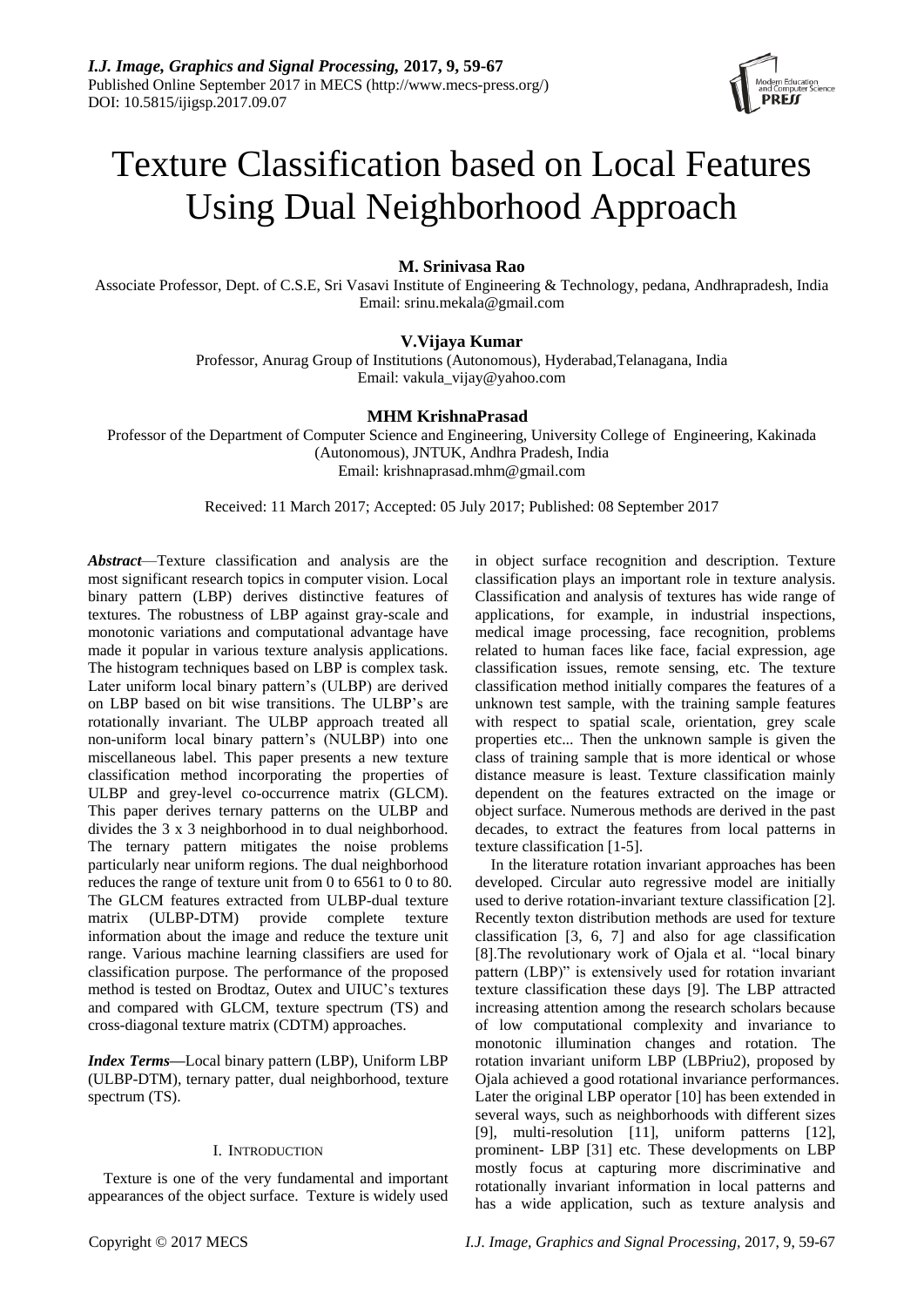classification [13-16], face detection and recognition [17 - 25], image retrieval [26], etc.

The other variant of LBP called local ternary pattern (LTP) [27] quantized the difference between a pixel and its neighbors into three levels. Some variants of LBP, such as derivative-based LBP [28], dominant LBP [29] and center-symmetric LBP [30], prominent LBP [31], dual LBP [26] have been proposed recently to overcome the noise and other related problems of LBP. The PLBP [31] derived new transitions that contains set of ULBP's and NULBP's and achieved prominent results in face recognition. Another variant of LBP descriptors [32], combined LBP and co-occurrence features. In local quantized patterns (LQP) [33], a clustering method was adopted. The local color vector binary pattern (LCVBP) [34] is especially developed for color image applications. A texture classification method named local vector quantization pattern [LQVP] [35] developed recently aimed at quantizing the whole difference vector between the central pixel and its neighborhood pixels instead of each neighborhood pixels separately and it attained a good classification result on UIUC, Outex and Brodatz data bases.

Randen and Huso [36] after an extensive comparative study involving dozens of different spatial filtering methods concluded that the degree of computational complexity of most proposed texture measures in the literature is too high. To address this, the paper proposes a new feature description called ULBP-dual texture matrix (ULBP-DTM) for rotation and gray-scale invariant texture classification. At first, our approach quantizes the given texture image into ULBP coded image, this preserves the rotational invariant and fundamental units of texture image. The next step further quantizes the given ULBP texture image with ternary values and evaluates texture units by splitting the each 3 x 3 neighborhood in to dual neighborhood (cross and diagonal neighborhoods) of 4 pixels each. The GLCM features are evaluated on ULBP-DTM by using machinelearning classifiers for texture classification.

The rest of the paper is organized as follows. Section 2 briefly introduces LBP and its limitations; section 3 presents the derivation of ULBP-DTM. In Section 4 we present experimental results of proposed method and discussion. Finally, conclusions are drawn in Section 5.

## II. LOCAL BINARY PATTERNS

LBP is a simple and efficient operator to describe local image pattern and it is a robust, theoretically and computationally simple approach. It brings together the separate statistical and structural approaches to texture analysis and this has resulted, a door for the analysis of both stochastic micro textures and deterministic macro textures simultaneously. The LBP has shown outstanding performance in many comparative studies, in terms of both discrimination performance and computational complexity. That's why many researchers in the field of image and video processing are motivated to use LBP operator in their findings.

The derivation of the LBP follows that represented by Ojala et al. [9]. There is no universally accepted definition for texture. In general a texture T in a local neighborhood of a gray-scale image is defined as the joint distribution of the gray levels of  $P + 1$  ( $P > 0$ ) image pixels:

$$
T = t(P_c, P_0, \ldots, P_n), \qquad (1)
$$

Where  $P_c$  represents to the gray value of the center pixel and  $P_n(n = 0, \ldots, n-1)$  represent to the gray values of P equally spaced neighboring pixels on a circle of radius R ( $R > 0$ ). That is according to LBP a texture is defined not only by the grey level values of a pixel  $P_c$ also by the surrounding or neighboring pixels of  $P_c$ . The neighboring pixel coordinates are given by  $(x_c +$ R\*cos( $2\pi p/P$ ), yc-R\*sin( $2\pi p/P$ )), where (x<sub>c</sub>, y<sub>c</sub>) are the coordinates of the center pixel. The values of neighbors that do not fall exactly on pixels are estimated by bilinear interpolation. Most of the textural information in an image can be obtained from local neighborhoods because correlation between pixels decreases with distance.

One can represent the local texture, based on the difference of grey level values between center pixel and neighboring pixels:

$$
T = t(P_c, P_0 - P_c, \dots, P_n - P_c)
$$
 (2)

The above representation of texture is not true due to the limited nature of the values in digital images, further this representation describes the overall luminance of an image, which is unrelated to local image texture and does not provide useful information. The LBP measures only the signs of the differences, to achieve invariance with respect to any monotonic transformation of the grey scales. The LBP operator assigns a binomial weight  $2<sup>p</sup>$  to each sign  $S(P_n - P_c)$ . This transforms the sign differences in a neighborhood into a unique LBP code. The code characterizes the local image texture around  $(x_c, y_c)$ . In practice, Eq. 4 represents the LBP code or local grayscale distribution which results in  $2<sup>n</sup>$  distinct values. The process of formation of LBP code is shown in the Fig.1.

$$
T \sim t(S(P_0 - P_c), \ldots, S(P_{n-1} - P_c)), \tag{3}
$$

where

$$
S(x) = 1 \text{ if } x > = 0 \text{ else } 0
$$
  
LBP<sub>P,R</sub>(x<sub>c</sub>,y<sub>c</sub>) =  $\sum_{i=0}^{n-1} S(P_i - P_c) * 2^i$  (4)



Fig.1. Representation of LBP.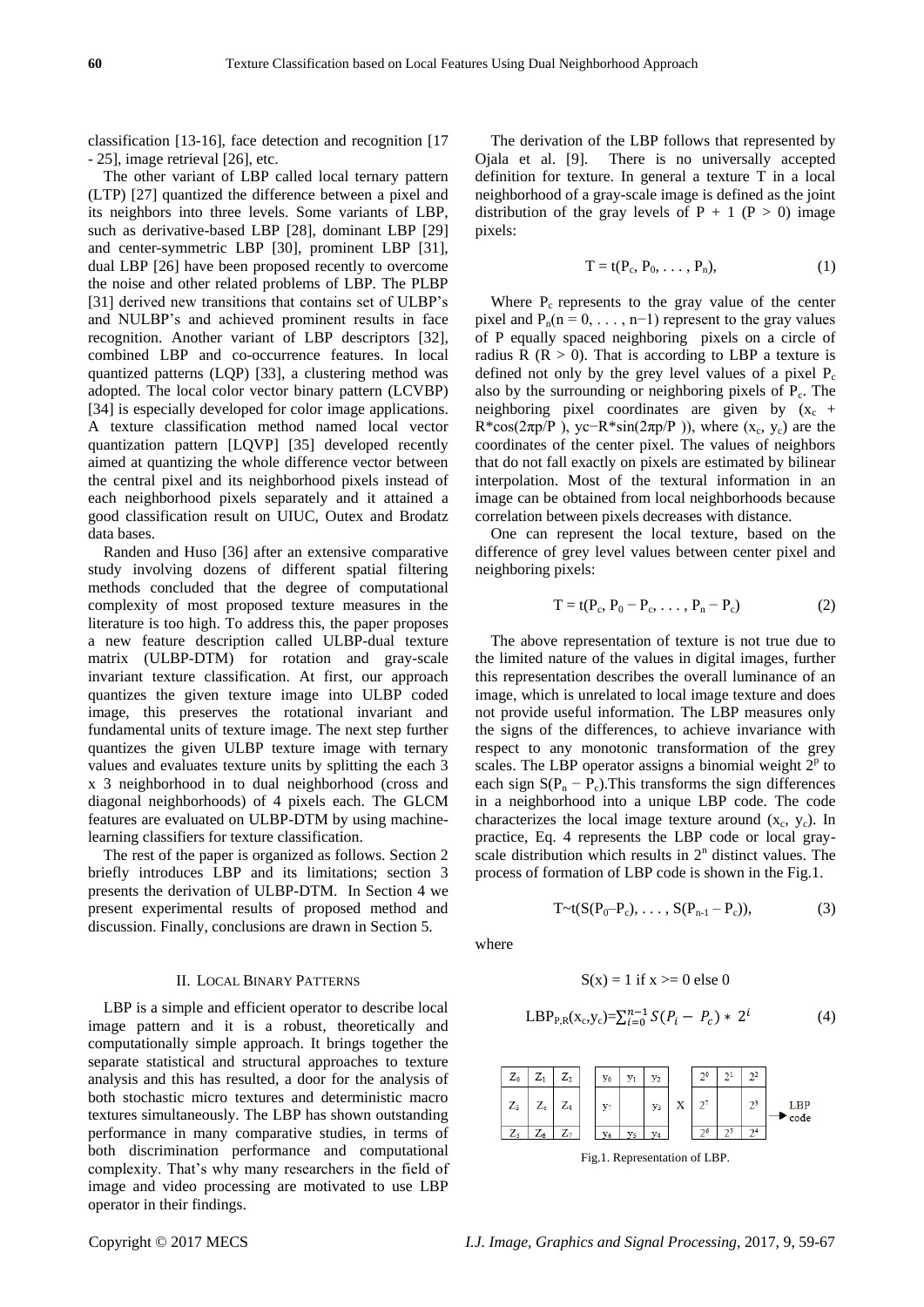| 65         | 89 | $20-1$            |  |   | 2 <sup>0</sup> |       |    |
|------------|----|-------------------|--|---|----------------|-------|----|
| $\vert$ 12 | 40 | 16                |  | 0 | $2^7$          | $2^3$ | 67 |
| $\vert$ 96 |    | $28 \mid 36 \mid$ |  |   | 2 <sup>6</sup> |       |    |
|            |    |                   |  |   |                |       |    |

Fig.2. The derivation of basic LBP code.

A 3 x 3 neighborhood with 8-neighboring pixels derives a LBP code that ranges from 0 to  $2^8$ -1= 0 to 255. The Fig.2 illustrates the process of LBP code derivation. The centre pixel 40 is replaced by the obtained LBP value 67. In this way a new LBP image is constructed by replacing the centre value with the corresponding LBP code. There is no unique way to label the coefficients and ordering the 255 LBP codes on a  $3\times3$  neighborhood. The eight elements may be ordered differently. If the eight elements are ordered clock wise around the central pixel, the first element may take eight possible positions from top left corner to the left middle. This will result labeling of LBP code in 8-different ways. This will result 8 different LBP codes for the Fig.2 {13, 26, 52, 104, 208, 161, 67, 134}.

## III. THE DERIVATION OF ULBP-DTM

The number of LBP codes will be increased drastically if one increases the number of neighboring pixels (P) from 8 ( $2^8$ ) to 16 ( $2^{16}$ ) or 24( $2^{24}$ ) over a radius R. To quantify the varying performance of individual pattern attributes to the spatial structure of patterns the uniformity measure 'U' on LBP is defined. The uniformity corresponds to the number of circular spatial transitions (bitwise 0/1 changes) in the LBP. A LBP is treated as Uniform LBP (ULBP) if it contains at most two transitions from 0 to 1 or 1 to 0 in a circular manner. The remaining patterns are treated as non–uniform LBP (NULBP). The Pattern with 00000000, 01000000 and 01010101, derives 0, 2 and 8 transitions respectively. A LBP with  $(P, R)$  where P=8 and R=1 will have P  $*$  (P-1) + 2 = 58 ULBPs and 198 NULBP's. Some of the researchers [37, 38] considered only ULBP's because of the following reasons. a) The fundamental properties of texture image can be precisely represented by ULBP. b) 90 to 95% of the texture images hold only ULBP windows. c) Treating the 192 NULBP's as miscellaneous will reduce lot of dimensionality without losing the texture content. The present paper given unique code for each ULBP i.e. from 1 to 58 and the code 0 is assigned to all remaining 198 NULBP's. The quantization process of the basic 3 x 3 neighborhood in to ULBP coded image is shown in Fig.3. Here the central pixel 75 is replaced with zero (NULBP code) because the LBP window is a NULBP.



Fig.3. ULBP quantization process.

The proposed ULBP-DTM initially quantizes the given grey level image in to ULBP window, by treating all noisy and non significant windows i.e. NULBPs in to miscellaneous. This quantization process represents the significant information of texture in the form of lines, curves, spots, blobs, edges etc… In the second step this paper further quantizes the ULBP coded image in to ternary representation by assigning one of three possible values (ternary patterns; 0, 1, and 2) to the neighboring pixels of ULBP windows i.e. using a threshold i.e. the grey level value of center pixel as specified in the equation 5.

$$
T_i = \begin{cases} 0 & \text{if } P_i < P_c \\ 1 & \text{if } P_i = P_c & \text{for } i = 0, 1, 2, \dots, 7 \\ 2 & \text{if } P_i > P_c \end{cases} \tag{5}
$$
\n
$$
TUn = \sum_{i=0}^{7} T_i * 3^i, T_i \in \{0, 1, 2\}
$$

and

$$
TU_n \in \{0, 1, 2, \dots 3^{8-1}\}\tag{6}
$$

By assigning ternary weights to the ULBP neighborhood it generates a unique code ranging from 0 to 6561 as given in equation 6. The above ternary pattern approach on ULBP overcomes the sensitive to noise problem of LBP, which is particularly in the presence of smooth and weak illumination gradients in near uniform regions. That is ternary representation can better tolerate noise and it is significantly more distinctive. However one of the main disadvantages of this approach is it results a large set of  $TU_n$  (0 to 6561) when compared to LBP (0 to 255) on a 3x3 neighborhood. To reduce dimensionality, while preserving the significant information this paper divided the ULBP ternary neighbourhood in to dual neighbourhoods and named them as cross-ULBP (CULBP) and diagonal-ULBP (DULBP). The CULBP and DULBP of a 3 x 3 neighbourhood consist of four pixels (Fig. 4). Multiplying each of the four ternary pattern elements of the CULBP and DULBP with ternary weights and concatenating them will result a code that ranges from 0 to 81  $(3^4)$  as given in Eqn. 7 and 8. The CULBP and DULBP on a  $3 \times 3$  grid can be represented in four ways as shown in Fig.5.1 and Fig.5.2 and this allows the formation of ULBP-DTM in 16 different ways. The ULBP-DTM is formed by placing CULBP code on the *x*axis and DULBP code on the *y*-axis as in Fig.4. This ULBP-DTM has elements of relative frequencies of both basic windows and has a fixed size of 81 x 81. Since the values of CULBP<sub>n</sub> and DULBP<sub>n</sub> range from 0 to 80, the ULBP-DTM will have a fixed size of 81 x 81. This reduction is useful to reduce computational complexity of a GLCM. The GLCM method [40] gives reasonable texture information of an image that can be obtained from two pixels. The GLCM method characterizes the spatial relationship between a pixel and a neighboring pixel at a given specific distance and angle. The size of GLCM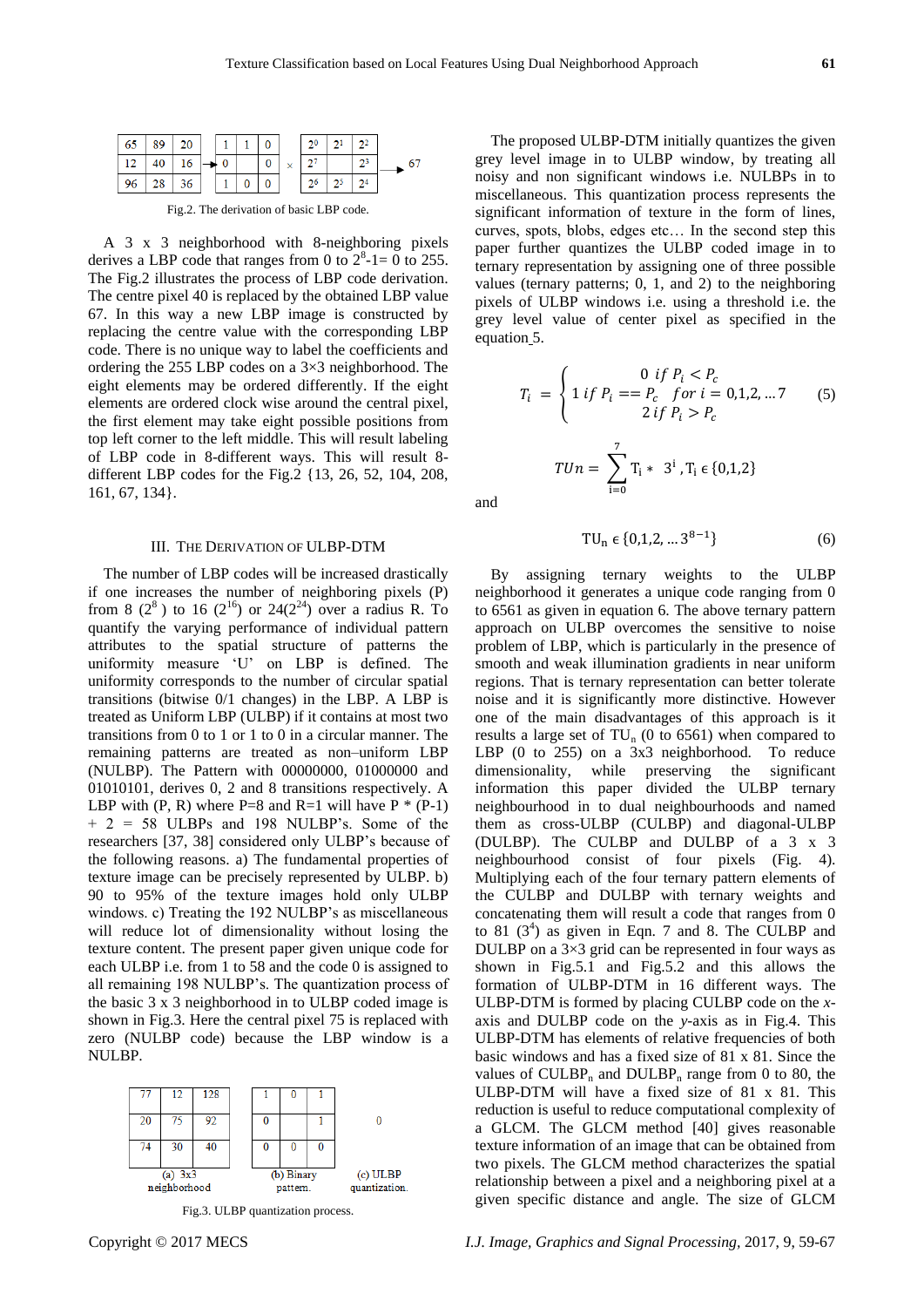depends on gray level range of the image. The entire process of transforming an ULBP image neighborhood into ULBP-DTM is shown in Fig.4.

$$
N_{CTU} = \sum_{i=1}^{4} T_i \cdot 3^{i-1} \tag{7}
$$

$$
N_{DTU} = \sum_{i=1}^{4} T_i \cdot 3^{i-1} \tag{8}
$$

|  | 8 |
|--|---|
|  |   |

a) 3x3 neighborhood with ULBP



Fig.4. Transformation of ULBP neighborhood into ULBP-DTM (a): ULBP window; b) Ternary representation on ULBP window; c & d) Ternary elements of DULBP and CULBP window; e & f) The ternary weights of DULBP and CULBP (  $CULBP_n$  & DULBP<sub>n</sub>).

|    | 20             |    |             | 2 <sup>3</sup> |    |        | $\sim$<br>--<br>٠ |    |    |    |    |
|----|----------------|----|-------------|----------------|----|--------|-------------------|----|----|----|----|
| 23 |                | 21 | $-27$<br>44 |                | 20 | $\sim$ |                   | 23 | 20 |    | 22 |
|    | 2 <sup>2</sup> |    |             | ÷<br>          |    |        | 30                |    |    | 23 |    |

Fig.5.1. Four possible representations of ternary weights of CULBP.

| 3 <sup>0</sup> |  |     |  |  |    |    |  |
|----------------|--|-----|--|--|----|----|--|
|                |  |     |  |  |    |    |  |
|                |  | -22 |  |  | 20 | 20 |  |

Fig.5.2. Four possible representations of weights of DULBP.

This paper evaluated 13 GLCM features on the ULBP-DTM using  $0^\circ$ , 45°, 90° and 135° degrees and performed the classification by computing average of these four rotations. The proposed ULBP-DTM model using GLCM combines the merits of both statistical and structural

information of images and thus represents complete information of the facial image.

## IV. RESULTS AND DISCUSSIONS

This paper conducted experiments on three very large scale natural texture databases i.e. Brodtaz [41], UIUC [42] and Outex [43] and the experimental results are compared with other state of art methods CDTM [44], GLCM[40] , TS [39], TCTF [7]. The texture images of these databases are natural and captured under varying conditions like illumination, rotation, lightening, reflections etc…The present paper conducted experiments using various machine learning classifiers like Naïvebayes, Multi perceptron, Ibk and J48. This paper listed out the average classification rate, mean absolute error and root mean square error rates.

We selected 24 homogeneous texture image classes from the Brodatz database (Fig. 6). In each class, we considered 10 texture images. The texture images are of size 512 x 512 pixels. We extracted randomly 8 nonoverlapping patches with 128×128 size from each image. In this way, we generated a dataset containing 1920 (24 x 10 x 8) texture images, and with each class or category containing 80 images. We have randomly picked 20 texture patch images from each category as training and remaining are used for test images, i.e. 25% of images are considered for training purpose.



Fig.6. Sample image of Brodtaz textures.

The UIUC texture database is represented with 25 different categories of images, with 640×480 resolution, shown in Fig.7. The database contains images under significant viewpoint variations. This paper considered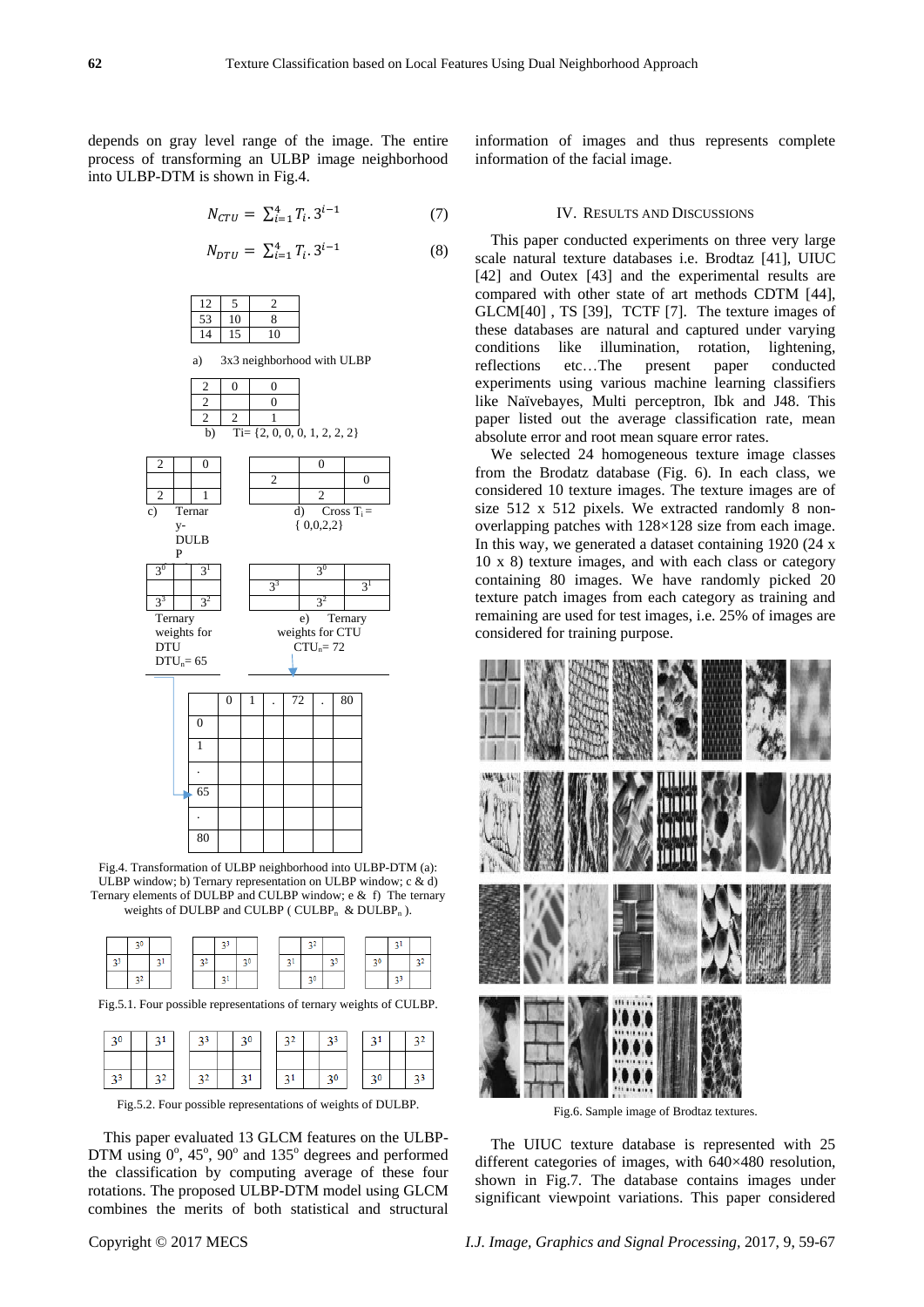all 25 classes of UIUC database for experimental sake. And in each category we have randomly picked 10 images. We extracted 10 randomly non overlapped patches from each image with a size of 128 x 128. This makes the data base size of 2500 images with resolution of 128 x 128 (25 x 10 x 10). In each category we have used 20 texture patches as training set and remaining 80 images as test cases.



Fig.7. Sample images of the 25 classes from the UIUC database.

The Outex database includes two test suites: Outex TC\_10and Outex TC\_12 (TC12\_000 and TC12\_001) as shown in Fig. 8. Both TC10 and TC12 contain 24 classes of texture images captured under three illuminations ("inca", "tl84" and"horizon") and nine rotation angles  $(0^\circ, 5^\circ, 10^\circ, 15^\circ, 30^\circ, 45^\circ, 60^\circ, 75^\circ)$  and 90 $^{\circ}$ ). There are twenty 128×128 images for each rotation angle under a given illumination condition. The  $24\times20$ images of illumination "inca" and rotation angle 0°are adopted for the training process. For the TC10 dataset, we use the non-zero rotation angles with illumination "inca" for testing. For TC12 dataset, all the  $24 \times 20 \times 9$ samples captured under illumination "tl84" or "horizon" is used as the test data. In order to generate the codebook, we choose one image from each class on TC10 dataset, limiting the training set size to 24.



Fig.8. Sample images of the 24 classes from the Outex database.

This paper computed classification rates of textures on ULBP-DTM, using 13 GLCM features on the above three databases using NaiveBayes, Multilayer perceptron, Ibk and J48 classifiers on Weka tools**.** The 13 GLCM features in four principal directions are given as inputs to the classifiers and the average classification per texture class is listed in Table 1. We also computed average classification rate of each classifier on ULBP-DTM and presented in the last row of the table. The high classification rate is achieved by multilayer perceptron and in the remaining part of the paper, we will be mentioning this classification rate only on ULBP-DTM.

The paper evaluated the eight TS features [46] on all databases and average classification is listed in the Table 2. The eight TS features are 1) black-white symmetry (BWS), 2) geometric symmetry (GS), 3) degree of direction (DD), 4) micro-horizontal structures (MHS), 5) micro-vertical structures (MVS), 6) micro-first diagonal structures (MDS1), 7) micro-second diagonal structures (MDS2) and 8) central symmetry [46]. This paper also evaluated the 13 GLCM features on the raw texture image using  $0^\circ$ ,  $45^\circ$ ,  $90^\circ$  and  $135^\circ$  degrees and displayed the classification rate in Table 2. This paper evaluated the 13 GLCM features on CDTM [44] on 4-different ordering ways and the average classification rate is listed in the Table 2. This paper also computed the texture classification with our earlier method TCBTF [7] approach. The TCBTF [7] approach was only experimented on a particular type or category of textures i.e. stone textures of Brodtaz Texture, however in this paper we have tested the performance of this earlier method [7] on these three types of texture databases with huge number of images.

From Table 2 the following are noted down:

- The eight features derived on texture spectrum has resulted very poor classification rate of 55.36%.
- The TCTF and GLCM features have resulted a classification rate 80.44 and 61.29 respectively.
- The 13 GLCM features on CDTM with average of 4-different orientations has resulted good classification rate of 83.62.
- The proposed ULBP-DTM with the 13 GLCM features outperformed the other existing methods. The proposed ULBP-DTM achieved on average of 90.05% of classification rate.
- Outex and Brodtaz textures have resulted slightly higher classification rate on all approaches when compared to UIUC database. This is because UIUC database contains lot of orientations and scale changes when compared to other two databases.

The proposed ULBP-DTM exhibited more robustness to monotonic illuminations and other changes in the texture images than other methods due to the following reasons: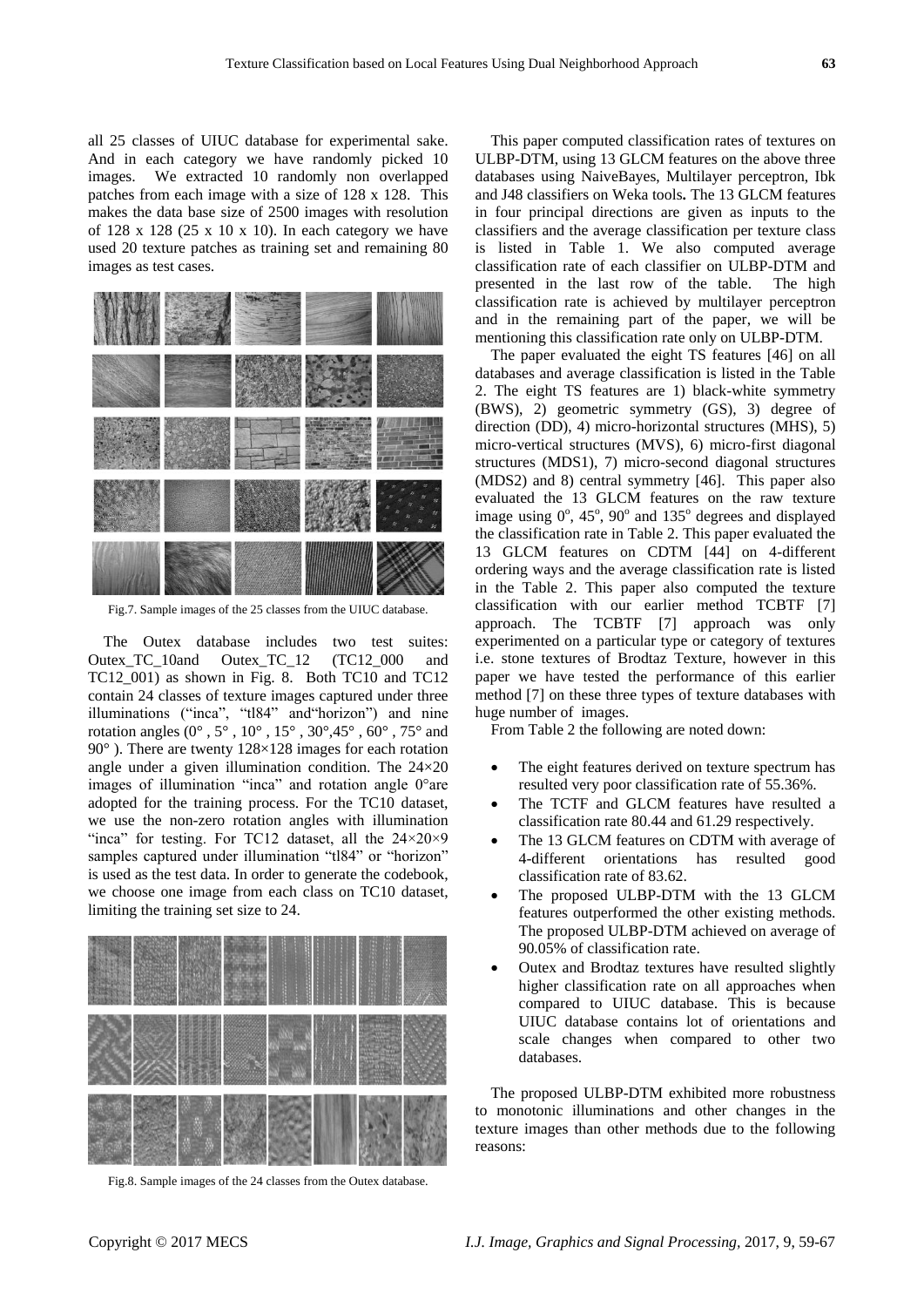- 1. The ULBP's are fundamental rotation-invariant properties of local image texture consist of powerful texture feature.
- 2. The ternary patterns derived on ULBPS resisted to noise and have shown more discriminative power.
- 3. The division of neighborhoods, into dual neighborhoods reduced dimensionality to a greater extent, and that's why the computational burden of evaluating GLCM features on ULBP-DTM is reduced to a greater extent from 256 x 256 to 81 x 81.

4. The GLCM features derived on ULBP-DTM have shown high discriminative power on all databases.

The graphs of Fig. 10, 11 and 12 , displays the average classification rate, mean absolute error rate and root mean squared error respectively on four different methods. The proposed ULBP-CDTM is resulted a high classification rate and low error rate on all databases when compared to the other existing method. The proposed ULBP-DTM method achieved on average classification rate of 90.05%, a low average mean absolute error of 0.30 and root mean squared error rate of 0.34 using multilayer perceptron classifier.

Table 1. Classification rate of proposed ULBP- DTM method on different databases using classifiers.

| Databases/Classifiers | <b>NavieBayes</b> | Multilayer | Ibk   | J48   |  |
|-----------------------|-------------------|------------|-------|-------|--|
|                       |                   | perceptron |       |       |  |
| <b>Brodtaz</b>        | 82.13             | 86.48      | 84.78 | 85.69 |  |
| Outex T <sub>10</sub> | 91.98             | 95.41      | 88.15 | 88.45 |  |
| Outex T <sub>12</sub> | 90.99             | 94.89      | 87.12 | 85.42 |  |
| <b>UIUC</b>           | 81.78             | 83.43      | 81.15 | 81.78 |  |
| Avg                   | 86.72             | 90.05      | 85.30 | 85.33 |  |

| Databases/            | Proposed   | <b>CDTM</b> | <b>GLCM</b> | <b>TS</b> | <b>TCTF</b> | Average   |
|-----------------------|------------|-------------|-------------|-----------|-------------|-----------|
| <b>Classifiers</b>    | ULBP-      |             |             |           |             | classific |
|                       | <b>DTM</b> |             |             |           |             | ation     |
|                       | method     |             |             |           |             | rate per  |
|                       |            |             |             |           |             | database  |
| <b>Brodtaz</b>        | 86.48      | 82.46       | 60.18       | 54.76     | 79.56       | 72.68     |
| Outex T <sub>10</sub> | 95.41      | 85.48       | 63.47       | 56.86     | 82.45       | 76.73     |
| Outex T <sub>12</sub> | 94.89      | 87.86       | 64.82       | 57.63     | 84.44       | 77.92     |
| <b>UIUC</b>           | 83.43      | 78.69       | 56.71       | 52.21     | 75.32       | 69.27     |
| Avg                   | 90.05      | 83.62       | 61.29       | 55.36     | 80.44       |           |
|                       |            |             |             |           |             |           |

Table 2. Classification rate of proposed and existing methods.







Fig.10. Comparison graph of proposed and existing methods on considered databases in terms of classification rate.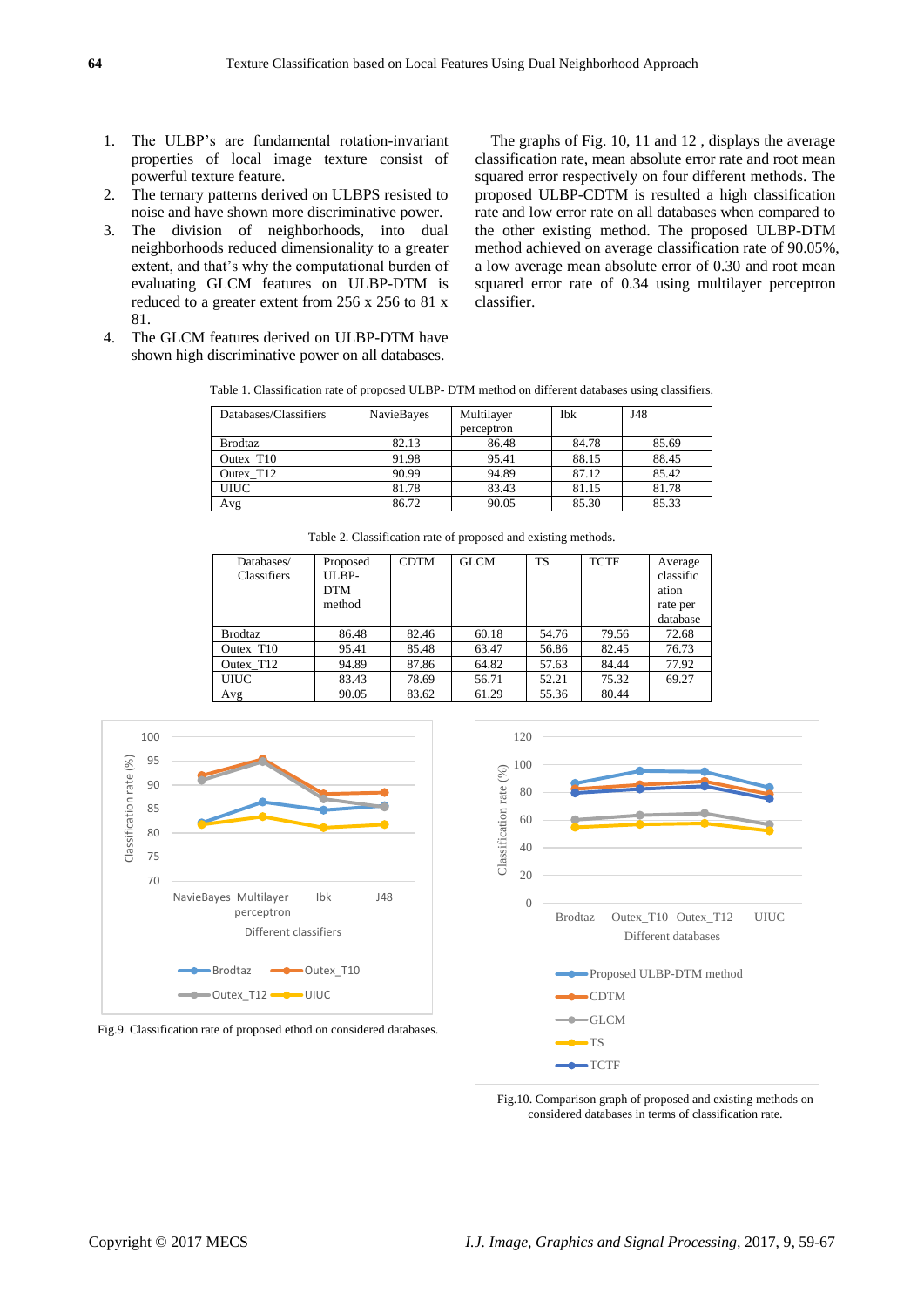

Fig.11. Comparison graph of proposed and existing methods on considered databases in terms of mean absolute error.



Fig.12. Comparison graph of proposed and existing methods on considered databases in terms of root mean square error.

## V. CONCLUSIONS

In this paper we integrated the structural and statistical features by deriving a new texture analysis method called ULBP-DTM and it is tested. The present method initially derived ULBP on the textural images to capture rotational invariant fundamental features and treated all 192 NULBP as miscellaneous. By this dimensionality is reduced while preserving the significant and fundamental features of textures. This paper derived ternary patterns on ULBP to reduce the effect of noise and to increase distinctiveness. To reduce the number texture units on ternary patterned texture the present paper divided the 3 x 3 neighborhood in to dual neighborhood and estimated texture units separately and established a relationship among them. This has reduced the dimensionality and derived a texture matrix of size 81 x 81 (in case of LBP it is 256 x 256 and 6561 x 6561 in case of TS). The performance of the proposed method has been compared with GLCM, TS, CDTM and TSTF. The performance of the proposed ULBP-DTM showed better performance and proved to be an excellent gray-scale and rotation invariant texture descriptor.

#### **REFERENCES**

- [1] G. Eichmann and T. Kasparis, 1988, "Topologically invariant texture descriptors," *Comput. Vis. Graph, Image Process.*, vol. 41, no. 3, pp. 267–281, Mar.
- [2] R. L. Kashyap and A. Khotanzad, 1986, "A model-based method for rotation invariant texture classification," *IEEE Trans. Pattern Anal. Mach. Intell.*, vol. 8, no. 4, pp. 472– 481
- [3] M. Varma and A. Zisserman, 2009, "A statistical approach to material classification using image patch exemplars," *IEEE Trans. Pattern Anal. Mach. Intell.*, vol. 31, no. 11, pp. 2032–2047.
- [4] V.Vijaya Kumar, U.S.N. Raju, K. Chandra Sekharan, V.V. Krishna ,2008, "A new method of texture classification using various wavelet transforms based on primitive patterns", ICGST-Graphics, vision and image processing (ICGST-GVIP), Vol.8, No. 2, pp.21-27.
- [5] V.Vijaya Kumar, B. Eswar Reddy, U.S.N. Raju, K. Chandra Sekharan, 2007, "An innovative technique of texture classification and comparison based on long linear patterns", Journal of computer science, Science publications, Vol.3, No.8, pp.633-638.
- [6] M. Varma, and A. Zisserman, 2005, "A statistical approach to texture classification from single images," *International Journal of Computer Vision*, vol. 62, no. 1-2, pp. 61-81.
- [7] U Ravi Babu, V Vijay Kumar, B Sujatha, 2012, "Texture classification based on texton features", International journal of image, graphics and signal processing (IJIGSP)*,*  Vol.4, No.8, pp.36-42.
- [8] B.Eswara Reddy, P.ChandraSekhar Reddy, V.Vijaya Kumar, 2012 "Texton based shape features on local binary pattern for age classification", International journal of image, graphics and signal processing (IJIGSP), Vol. 7, No.4, pp.54-60.
- [9] T. Ojala, M. Pietikäinen, and T. Mäenpää, 2002, "Multiresolution gray-scale and rotation invariant texture classification with local binary patterns," *IEEE Trans. Pattern Anal. Mach. Intell.*, vol. 24, no. 7, pp. 971–987.
- [10] T. Ojala, M. Pietikäinen, D. Harwood, 1996, "A comparative study of texture measures with classification based on featured distributions", Pattern Recogn. 29 (1), pp: 51–59.
- [11] T. Mäenpää, M. Pietikäinen, 2003, "Multi-scale binary patterns for texture analysis", in: Proceedings of 13th Scandinavian Conference on Image Analysis, G ¨oteborg, Sweden.
- [12] T. Ojala, M. Pietikäinen, T. Mäenpää, 2002, "Multiresolution Gray-Scale and Rotation Invariant Texture Classification with Local Binary patterns", IEEE Trans. Pattern Anal. Mach. Intell. 24 (7), pp: 971–987.
- [13] X. Li, W.M. Hu, Z.F. Zhang, H.Z. Wang, 2010, "Heat kernel based local binary pattern for face representation", IEEE Signal Process. Lett. 17 (3), pp: 308–311.
- [14] G. Martens, C. Poppe, P. Lambert, R. Van De Walle, 2010, "Noise- and compression-robust biological features for texture classification", Visual Comput. pp: 1–8.
- [15] M. Srinivasa Rao , V.Vijaya Kumar, Mhm Krishna PrasadTexture Classification based on First Order Local Ternary Direction Patterns, I.J. Image, Graphics and Signal Processing, 2017, 2, 46-54.
- [16] U Ravi Babu, V Vijaya Kumar ,J SasiKiran, 2012, "Texture analysis and classification based on fuzzy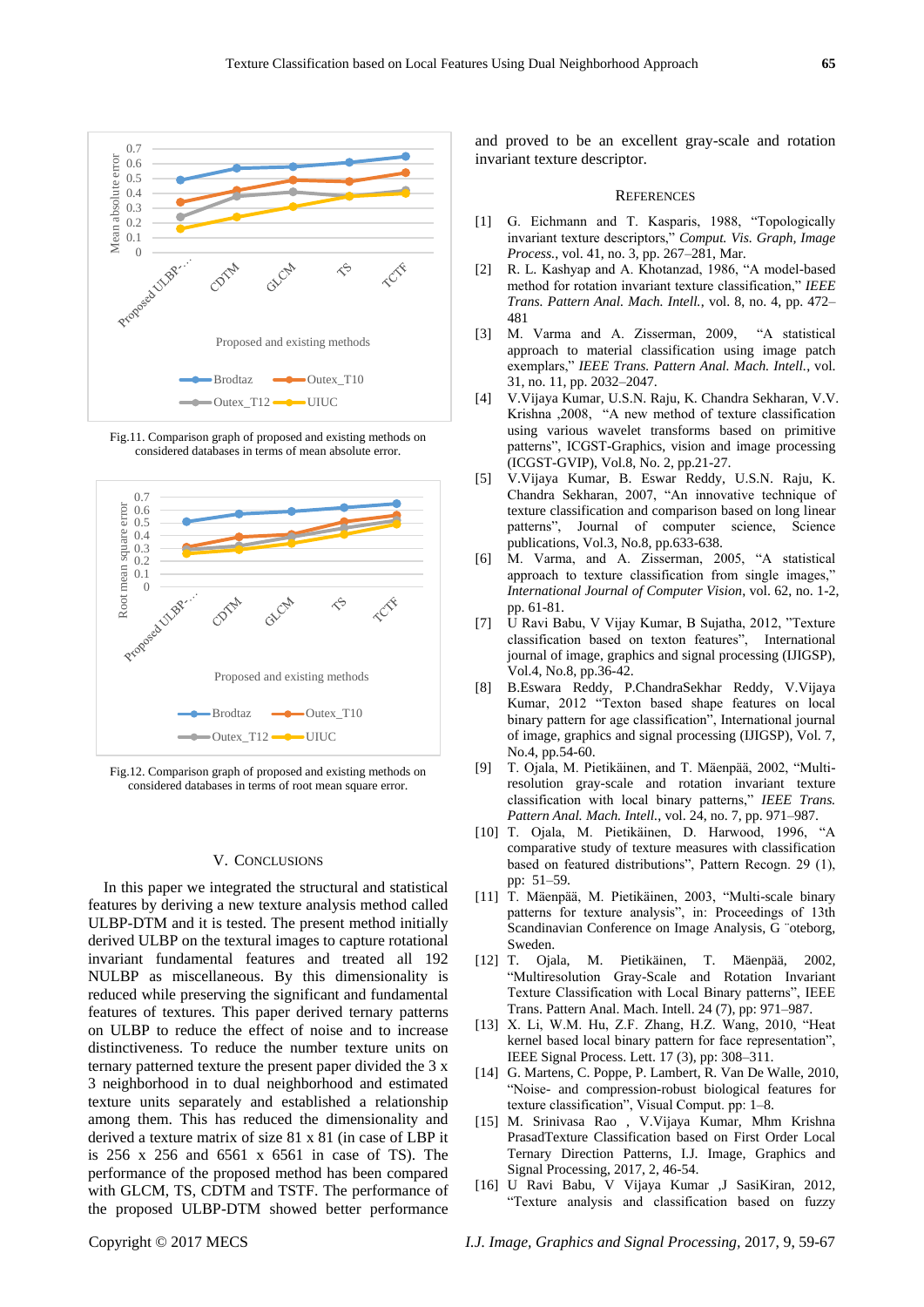triangular grey level pattern and run length features", Global journal of computer science and technology graphics & vision (GJCST), Vol. 12, No. 15, pp. 17-23.

- [17] T. Ahonen, A. Hadid, M. Pietikäinen, 2006, "Face description with local binary patterns: application to face recognition", IEEE Trans. Pattern Anal. Mach. Intell.28 (12), pp: 2037–2041.
- [18] X. Feng, M. Pietikäinen, A. Hadid, 2005, "Facial expression recognition with local binary patterns and linear programming", Pattern Recogn. Image Anal. 15 (2), pp: 546–548.
- [19] B.J. Jun, T.W. Kim, D.J. Kim, 2011, "A compact local binary pattern using maximization of mutual information for face analysis", Pattern Recogn. 44 (3), pp: 532–543.
- [20] G S Murty ,J SasiKiran , V.Vijaya Kumar, "Facial expression recognition based on features derived from the distinct LBP and GLCM", International Journal of Image, Graphics And Signal Processing (IJIGSP), Vol.2, Iss.1, pp. 68-77,2014, ISSN: 2074-9082.
- [21] V.Vijaya Kumar, P.J.S. Kumar , Pullela S V V S R Kumar, 2015, "Age classification of facial images using third order neighbourhood Local Binary Pattern", International Journal of Applied Engineering Research Volume 10, Number 15, pp 35704-35713
- [22] G. SatyanarayanaMurth, J.SasiKiran, V. Vijaya Kumar, " Facial expression recognition based on features derived from the distinct LBP and GLCM, I.J. Image, Graphics and Signal Processing (IJIGSP), Vol. 2, 2014, pp: 68-77, ISSN: 2074-9074.
- [23] V. VijayaKumar ,Jangala. SasiKiran , V.V. HariChandana, " An effective age classification using topological features based on compressed and reduced grey level model of the facial skin", International journal of image, graphics and signal processing (IJIGSP), , Vol.6, Iss.1, 2013, pp.9-17, ISSN: 2074-9082.
- [24] V. Vijaya Kumar, P. Chandra Sekhar Reddy, B. Eswara Reddy, 2015, "New method for classification of age groups based on texture shape features", International journal imaging and robotics, Vol. 15, No.1.
- [25] K. Srinivasa Reddy, V.Vijaya Kumar, B.Eshwarareddy, 2015, "Face Recognition based on Texture Features using Local Ternary Patterns", *I.J. Image, Graphics and Signal Processing,* 10, 37-46
- [26] V.Vijaya Kumar, A. Srinivasa Rao, 2015, YK Sundara Krishna, "Dual Transition Uniform LBP Matrix for Efficient Image Retrieval", I.J. Image, Graphics and Signal Processing, 8, 50-57.
- [27] X. Tan, and B. Triggs, 2007, "Enhanced Local Texture Feature Sets for Face Recognition Under Difficult Lighting Conditions," in *Proc. International Workshop on Analysis and Modeling of Faces and Gestures*, pp.168- 182.
- [28] X. Huang, S. Z. Li, and Y. Wang, 2004, "Shape localization based on statistical method using extended local binary pattern," in *Proc. International Conference on Image and Graphics*, pp.184-187.
- [29] S. Liao, M. W. K. Law, and A. C. S. Chung, 2009, "Dominant local binary patterns for texture classification," *IEEE Trans. on Image Processing*, vol. 18, no. 5, pp. 1107-1118.
- [30] M. Heikkilä, M. Pietikäinen, C. Schmid, 2009, "Description of interest regions with local binary patterns," *Pattern Recognition*, vol. 42, no. 3, pp. 425-436.
- [31] K.Srinivasa Reddy, V.V.Krishna, V.Vijaya Kumar, 2015, "Face Recognition using Multi Region Prominent LBP representation", Journal of Information Processing Systems, International Journal of Electrical and Computer

Engineering (IJECE), Vol. 6, No. 6, December 2016, pp. 2781~2788.

- [32] X. Qi, R. Xiao, C.-C. Li, Y. Qiao, J. Guo, and X. Tang, 2014, "Pairwise rotation invariant co-occurrence local binary pattern," *IEEE Trans. Pattern Anal. Mach. Intell.*, vol. 36, no. 11, pp. 2199–2213.
- [33] S. Hussain and B. Triggs, 2012, "Visual recognition using local quantized patterns," in *Proc. Eur. Conf. Comput. Vis.*, pp. 716–729.
- [34] S. H. Lee, J. Y. Choi, Y. M. Ro, and K. N. Plataniotis, 2012, "Local color vector binary patterns from multichannel face images for face recognition," *IEEE Trans. Image Process.*, vol. 21, no. 4, pp. 2347–2353.
- [35] Zhibin Pan, Hong cheng Fan, and Li Zhang, 2015, "Texture Classification Using Local Pattern Based on Vector Quantization", IEEE Transactions on Image Processing, Vol. 24, No. 12.
- [36] T. Randen and J.H. Husoy, 1990, "Filtering for Texture Classification: A Comparative Study", IEEE Trans. Pattern Analysis and Machine Intelligence, vol. 21, pp. 291-310, 1999.
- [37] Ruiz-del-Solar, Rodrigo Verschae, and Mauricio Correa. "Recognition of faces in unconstrained environments: a comparative study." EURASIP Journal on Advances in Signal Processing 2009 (2009).
- [38] Samaria, Ferdinando S., and Andy C. Harter. "Parameterisation of a stochastic model for human face identification." In Applications of Computer Vision, 1994., Proceedings of the Second IEEE Workshop on, pp. 138- 142. IEEE, 1994.
- [39] D.C. He, L. Wang, "Texture unit, texture spectrum, and texture analysis", IEEE Trans. Geosci. Remote sens. 28 (4), pp: 509–512.
- [40] R. M. Haralick, K. Shanmugam, and I. Dinstein, "Textural features for image classification," IEEE Trans. Syst., Man, Cybern., Vol. SMC-3, no. 6, pp. 610–621, Nov. 1973.
- [41] P. Brodatz, Texture, 1968, "A Photographic Album for Artists and Designers" , Reinhold, New York, 1968.
- [42] Svetlana Lazebnik, Cordelia Schmid, and Jean Ponce. A Sparse Texture Representation Using Local Affine Regions. IEEE Transactions on Pattern Analysis and Machine Intelligence, vol. 27, no. 8, pp. 1265-1278, August 2005.
- [43] http://www.outex.oulu.fi/index.php?page=image\_databa se.
- [44] Abdulrahman Al-Janobi, "Performance evaluation of cross-diagonal texture matrix method of texture analysis", Pattern Recognition 34, pp: 171-180, 2001.

#### **Authors' Profiles**



**M. Srinivasa Rao** received the B.Tech Computer Science & Engineering from Nagarjuna University in 1998. He completed M.Tech. in Software Engineering from JNT University, MasabTank, and Hyderabad, India in 2001. He is having nearly 15 years of teaching and industrial experience. He is

currently working as Associate Professor, Dept of C.S.E, Sri Vasavi Institute of Engineering & Technology, pedana, Andhrapradesh, India. He is pursuing his Ph.D. from JNT University, Kakinada in Computer Science & Engineering under the guidance of Dr. V. Vijaya Kumar. He is a life member